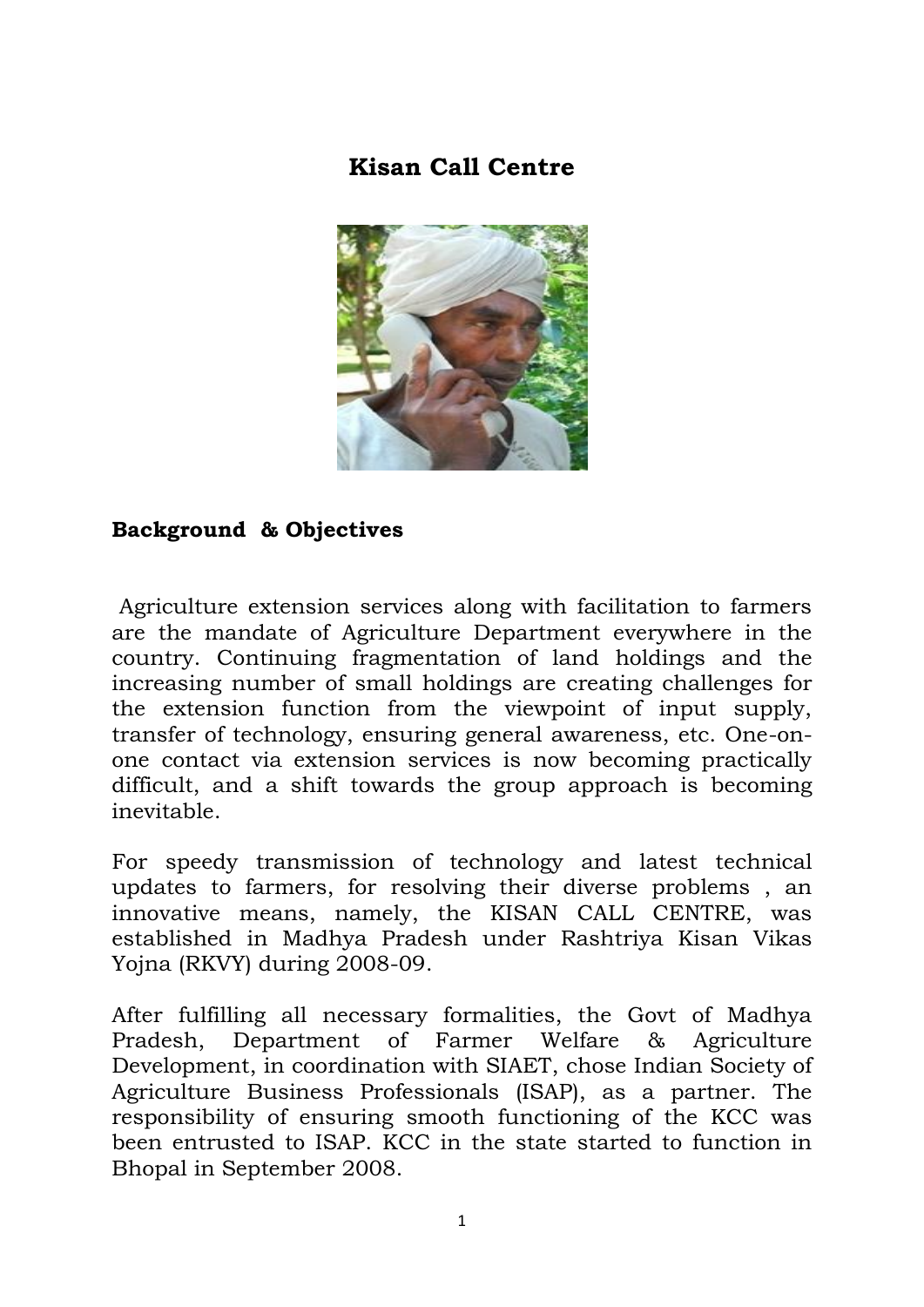- To facilitate farmers of the state to get information/solutions to their problems through use of the Toll Free Number 1800-233-4433.
- To provide technical inputs to farmers.
- To serve as a feedback mechanism for the policy makers.
- To forge strong Research Extension Farmer Linkages.

### **Intervention**

The Kisan Call Center established in the state functions from 7am to 7pm every day. It comprises a 15-seater computerized answering system working in two shifts, i.e., 7am to 1pm and 1pm to 7pm. The major topics handled by KCC experts are as follows:-

- Disease and pest control for different crops grown in the region,
- Good agricultural practices, livestock management, fishery, etc.
- Best practices in agriculture in the state as well as of other states,
- Crop related information in agriculture, horticulture, animal husbandry aromatic plants, spices, plantation crops, cash crops, etc.
- Vermi-compost, organic farming, including organic plant protection, etc.
- Information on HYV seeds and nutrient management for different crops,
- Market related information for different crops in the state.
- Farmer support programmes which are being implemented by the government of Madhya Pradesh and
- Agriculture related information that impacts farmers, farming practices, etc.

The Kisan Call Centre works on two levels. At the first level, replies/solutions are provided to farmers' queries instantaneously by experts. At the next level, the queries are analysed so that area- specific analysis can be done based on which timely information could be disseminated to farmers through TV, radio etc., to caution or overcome possible damage to agricultural crops or livestock. It is important to mention here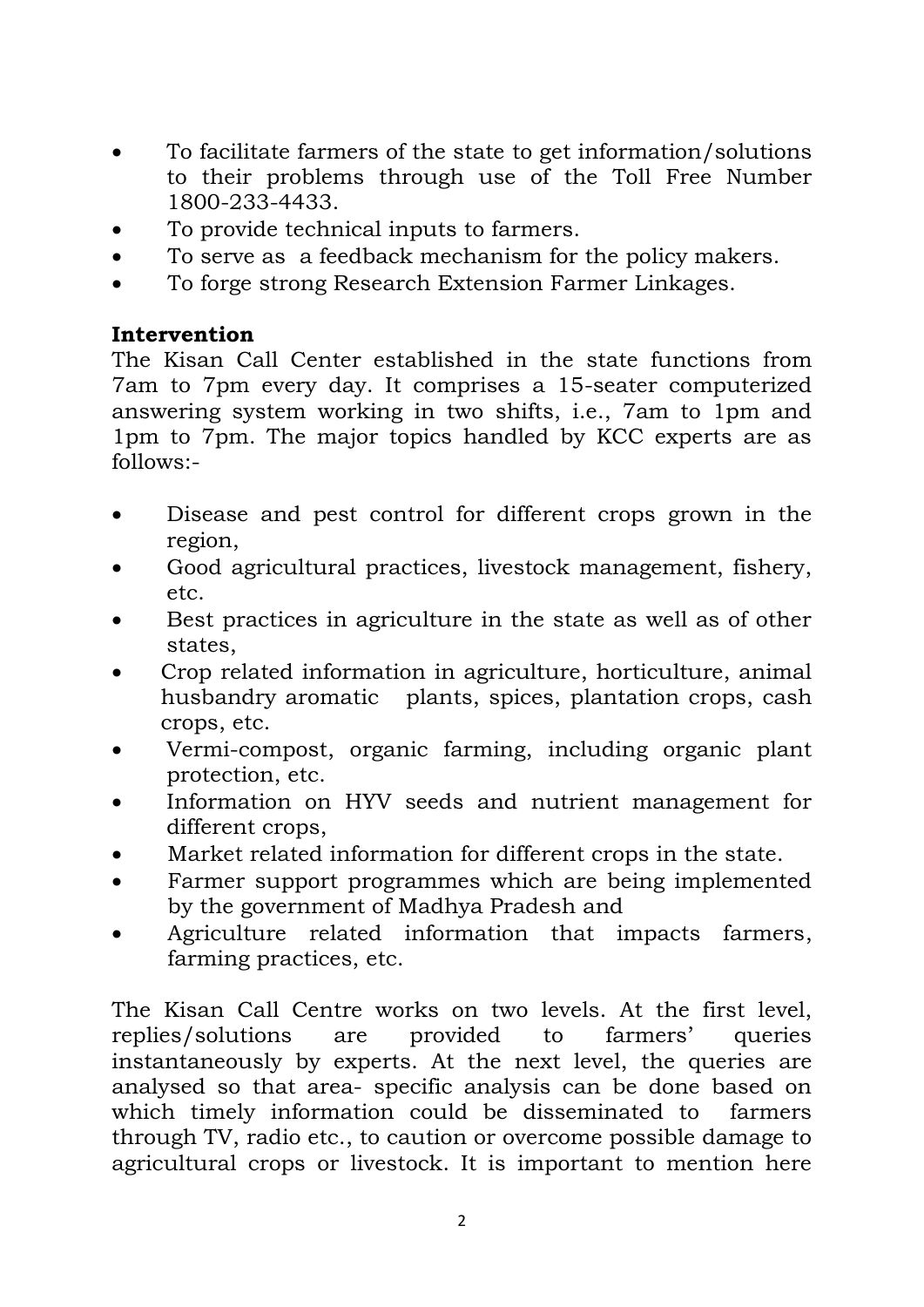KCC served as an early warning system, for example during the crisis of drought during 2009 kharif and untimely floods in October 2009. It was transformed into a control room to provide solutions to the emergence and contingent needs of the farmers on area specific basis across the state.

Queries related to agriculture and allied sectors are being addressed through the Kisan Call Centre, instantly, in the local language, by experts in Agriculture / Horticulture Departments, State Agricultural Universities, ICAR institutions etc. Subject Matter Specialists (SMSs) interact with the farmers via telephone and computer to understand their agriculture-related problems and answer the queries through the Call Centre. The infrastructure is provided at three locations namely - a Professionally Managed Call Centrer (Level-I), a Response Center in each organization, where SMSs are made available (Level-II) and the Nodal Cell (Level-III). Queries related to agriculture and allied sectors are being addressed through these call centres to deliver extension services to the farming community.

KCC provides answers to farmers on queries related to agriculture, horticulture, plant pathology, soil sciences, and animal husbandry and so on. The information dissemination to the farmers is mainly categorised into three types, namely, information on Pre-cultivation, Cultivation and Post Cultivation. Information under the category of Pre-cultivation that is provided to the farmers through the KCC includes information related to field preparation, time and place of availability of HYV seeds, availability of fertilizers, training and orientation for the farmers for usage of best seeds, balanced use of pesticides and fertilizers, required amount of water for the specific crop, etc.

Under the category of Cultivation phase, KCC provides information related to pest and disease control, irrigation, government schemes, loans, etc. In the post cultivation phase, it provides information on the market, storage facilities, transportation, value addition, etc.

KCC experts use backend data support systems, which are inbuilt in the MIS system. Kisan Call Centre Software is an MIS tool covering the complete milieu of advisory services provided through the Call Centre providing backend data support to the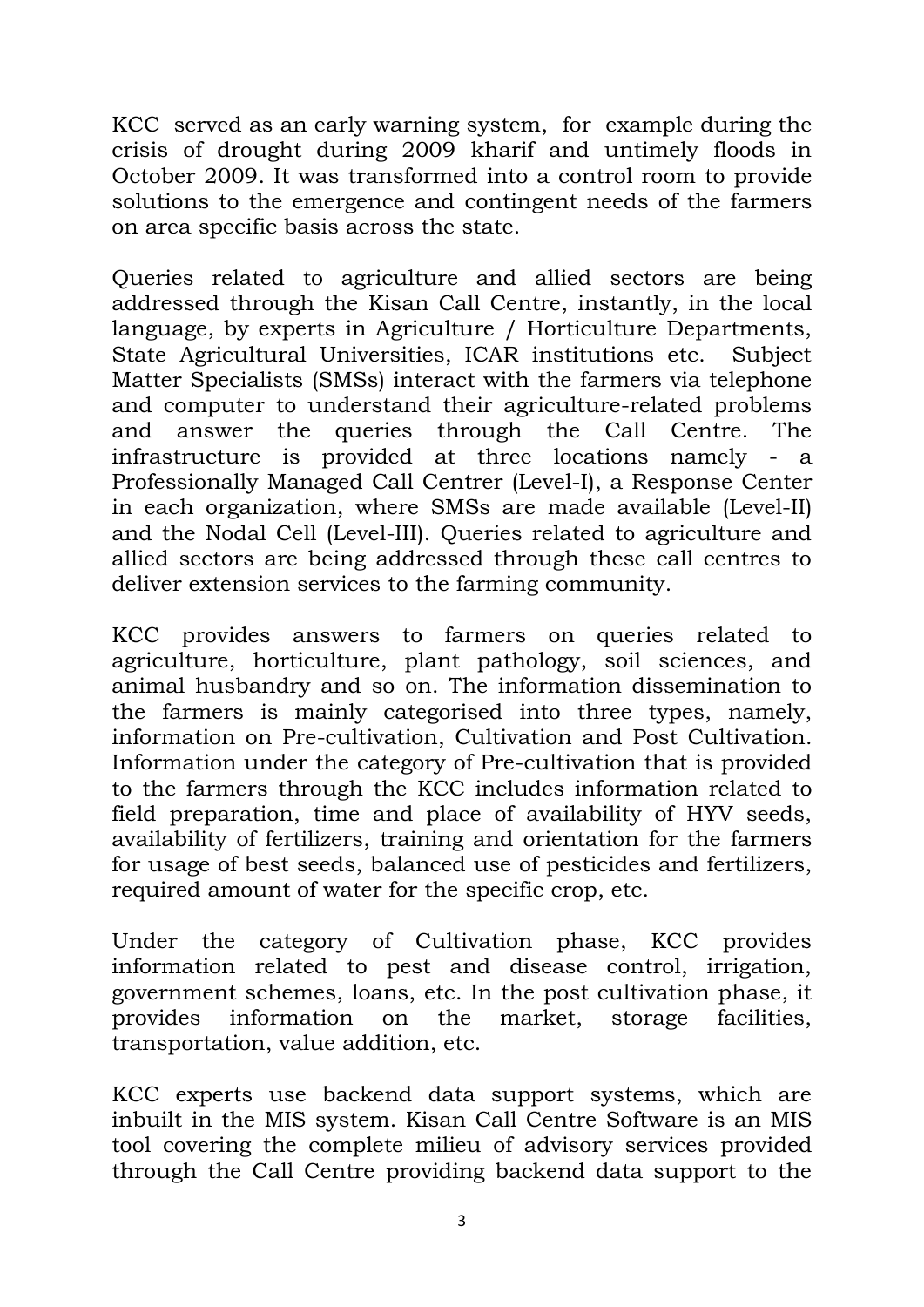knowledge worker, while processing queries from farmers from 7 am to 7 pm, all seven days of the week. The software captures callers' details and the query. The information is processed into an MIS output which helps area-wise, crop-wise and problem wise analyses within the time-space framework and provides preventive and advance action solutions from both qualitative and quantitative aspects. It also helps to identify pest attacks in any particular geographical area and the information collected is provided to the State Agriculture Department for taking suitable timely action through broadcasting on Kisan call centre itself. It addresses not only agricultural practices, but also livestock, policy issues, government interventions, etc.

The Kisan Call Centre is a fusion of two separate technologies, namely, Information and Communication Technology (ICT) and Agricultural Technology. Both have their specialized domains and work cultures. The Kisan Call Centre staff are organized into three levels, namely Level-I (the basic Call Center interface, with high quality bandwidth and local language proficient Agriculture Graduate), Level-II (Subject Matter Specialists on concerned important crops and enterprises, connected through good bandwidth telecom and computer connectivity) and Level-III (the Management Group to ensure ultimate answering and resolution of all the farmers' queries which are not resolved at Level-II, connected on off line mode).

The total cost of the KCC project is Rs 2.25 crores per year (as per the information provided by the ICT Provider), funded by the Department of Agriculture and the Department of Farmer Welfare and Agriculture Development, Government of Madhya Pradesh, and covers the software, hardware and other operational costs of the initiative.

The KCC provides timely information to the rural farmers who are benefited through this project. The farmers get accurate answers to their queries, thus facilitating them to better manage their crops.

# **Outcome**

The KCC has resolved 4,73,694 queries from farmers of 50 districts of Madhya Pradesh as of December 2011. For successful